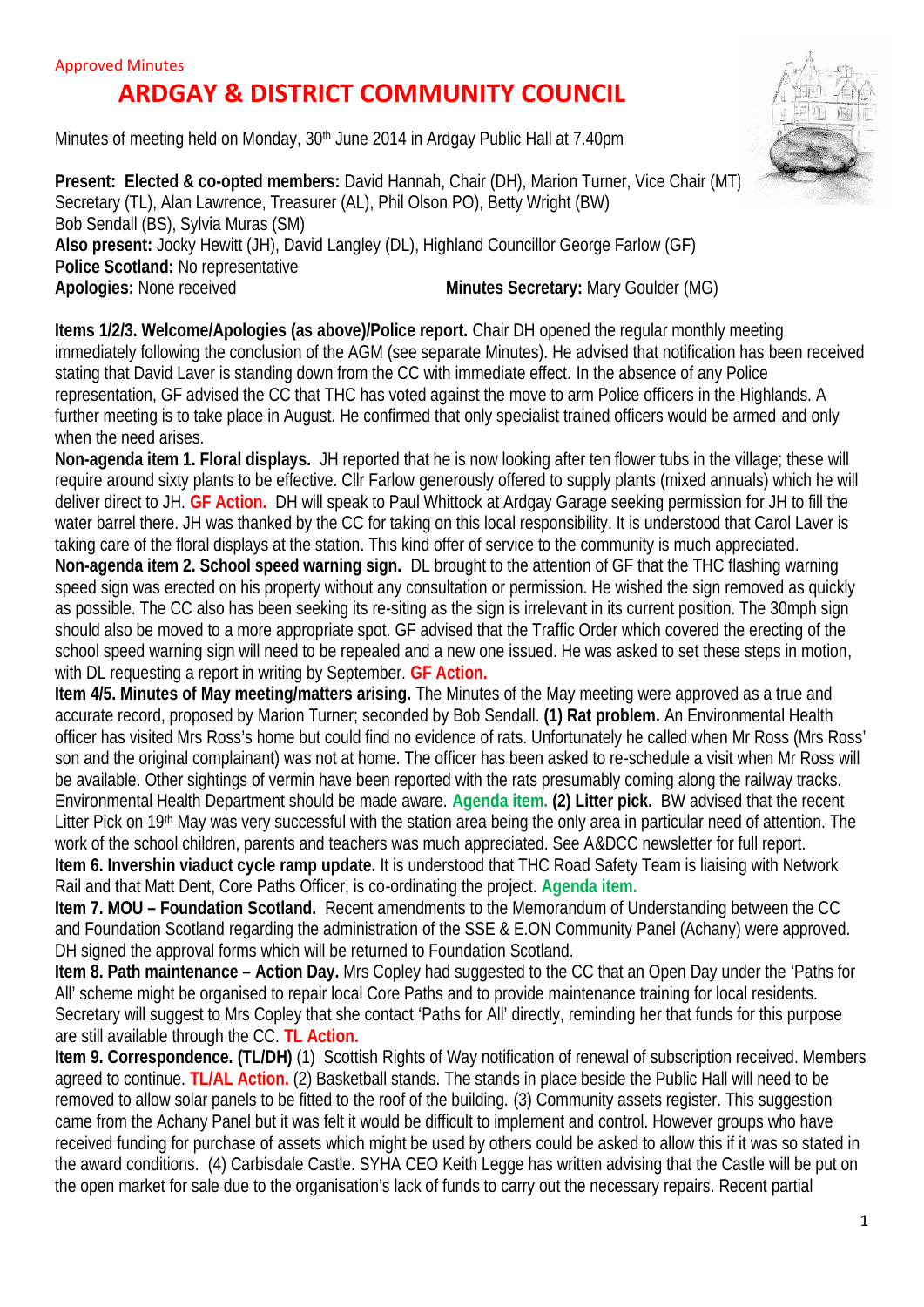## Approved Minutes

refurbishment and ongoing running costs, coupled with previous expenditure and the extensive funds necessary to complete refurbishment, make it financially unsustainable for the SYHA to operate the building as a youth hostel. (5) Ramp at Oakwood Place. A request was made for a ramp to be installed at the steps to Oakwood Place opposite the café. Many elderly residents use this access and steps can prove difficult. **GF Action.** (6) Village Network. The next meeting will be held in Dornoch Social Club on August 20<sup>th</sup>. The question was posed, "What is the Community Panel?" as it appears to be a different body from the Citizens' Panel. GF will find out. **GF Action.** (7) Sutherland Access Forum. PO advised that the Forum is seeking local views regarding unmanned railway crossings. Contact/information available via the website: www.sutherlandaccesspanel.org.uk (8) Safe route to school. The pathway between the farm and the church is blocked by overgrown vegetation. DH will report this to TECS in Bonar Bridge. **DH Action.** GF advised that the Safe Route to School plan is written by the Head Teacher and submitted to THC.

**Item 10. Treasurer's report. (AL)** The cleared balance on the Treasurer's account stands at £953.25 with cheques to the value of £89.30 issued this month. The Projects account balance is £3,512.67. The Toilets account balance is currently £1,145.65 with a cheque for £189 issued this month. The newsletter was £877.03 in credit at the end of the financial year and with £65 advertising revenue so far unpaid. DH will follow up on this. **DH Action.** Martin and Doris Calder audited the annual CC accounts and requested that the donation in recompense for their services should be made to Nelson's Journey, a charity which supports bereaved children and young people throughout Norfolk. The payment of £50 was approved. **AL Action.**

**Item11. Secretary's report. (TL)** An invitation to attend tonight's meeting was sent to Hayley Bangs of the Kyle of Sutherland Youth Development Group to discuss the letter of support from the CC being sought by the group with regard to their 'hub' development. No reply has been received from Ms Bangs.

**Item 12. Newsletter. (SM)** SM was warmly congratulated on the success of her first issue as Editor; feedback has been very positive. For the cover subject of the September issue SM is considering contrasting the handling of the two main local tourism issues, Falls of Shin and Carbisdale Castle. She would seek to interview personnel involved with each facility and would discuss their actions and support for the community. An item containing information for visitors to the area may be added to the next issue. Editorial expenses which will need to be recompensed will be for ink supplies and a percentage of the Adobe licence fee. **SM/AL Action.**

**Item 13. Windfarms. Sallachy.** An update has been received indicating the Community Liaison Forum was held in April and that SNH's Wild Land Map 2014 has also been published. WKN agrees with the Scottish Planning Policy that the areas of wild land can accommodate a wind proposal if it is appropriately sited. The Sallachy site has existing development, hydro infrastructure, access roads and plantation woodland which lead WKN to believe it is well placed for a renewable energy project. THC has raised no objection. **Caplich.** Talks have taken place between the developers and the CCs locally with regard to the MOU. BS stated that local feeling, especially in Rosehall, is very much against this development expecting it will cause immense problems, not least in the feeding out of the energy to Invershin. This ill feeling might be somewhat ameliorated if the developer was to support the installation of fibre optic cabling to improve Broadband locally. BS stated that in signing up to the MOU, the CC is seen by the public to be approving the development. Clarification was given that signing the MOU in no way gives such approval, but it secures community benefit arrangements should the windfarm go ahead. Secretary will advise THC Planning Department that the CC is interested in this project to ensure all documents and information are circulated to the CC. **TL Action.** It was suggested that BS could draft out a document indicating what the local expectations are. **BS Action.** The option for a community buy-in might be a possibility. **SSE & E.ON Panel.** As no other nominations have been received, BW and Rosie Baxter are duly re-elected to serve as CC representatives for Ardgay and Creich as before. **Croick.** A planning application has been made for two turbines at Croick. The CC will seek to establish discussions regarding community benefit. **MT/BW/DH Action.**

**Item 14. Kyle of Sutherland Development Trust update. (MT)** No report received as yet from the Development Officer. Work is progressing with the refurbishment of the Post Office house and it is hoped it will be ready to lease out by around October. Greening Kyle project is offering free household surveys of energy efficiency accompanied by advice and support. Contact should be to the project at the Trust office in Bonar Bridge or via the website: www.**kyle**ofsutherland.co.uk/**greening**-**kyle** The Trust recently made a successful bid to the Achany Panel for funds to secure the Development Officer post for the next two years.

**Item 15. Highland Councillor's report.** THC Budget Consultations are being held throughout the region. These are geared to identifying a saving over £63m over the next 3 – 4 years; £24m has been saved through actions so far. Various methods and actions are being considered. THC aims to maximise its services and will consider various funding